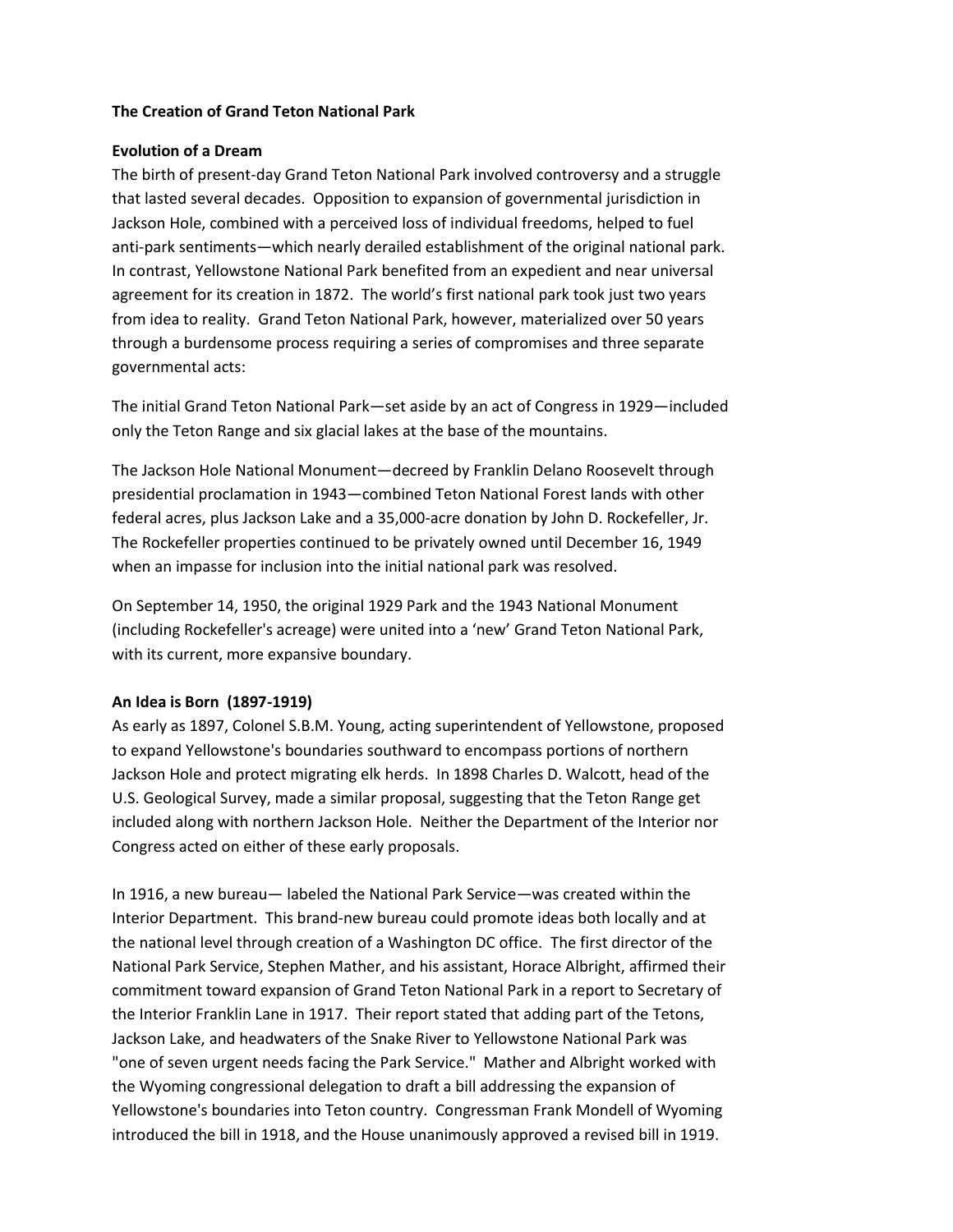However, this bill failed because Idaho Senator John Nugent feared the loss of sheep grazing permits with expanded Park Service jurisdiction. As historian Robert Righter stated, "An opportunity had been lost. Never again would park extension be so noncontroversial."

# **A Fledgling Park Emerges (1919-1929)**

In addition to Idaho sheep ranchers, other groups opposed park extension; these parties included regional U.S. Forest Service personnel, Jackson Hole businessmen, and several local ranchers. Horace Albright, serving as superintendent of Yellowstone, was unaware of the pervasive anti-park attitude in Jackson Hole in 1919. As a result, he was practically "run out of town" when he arrived in Jackson to explain and promote his vision for a 'grand' national park. Ranchers worried that expansion of Park Service jurisdiction would reduce grazing allotments; Forest Service employees feared their loss of authority over previously managed areas; and dude ranchers opposed potential road improvements, hotel construction, and concessioner monopolies.

In 1919, several proposals emerged to dam the outlets of Jenny Lake and Emma Matilda and Two Ocean lakes. Alarmed local businessmen and ranchers gradually admitted that some form of protection by the National Park Service might just be their only salvation from commercialization and unwanted destruction. As a result, local residents gathered at Maud Noble's cabin on July 26, 1923 for a significant meeting with the Park Service. The participants included: Yellowstone Superintendent Horace Albright; Bar BC dude ranchers, Struthers Burt and Horace Carncross; newspaperman, Dick Winger; grocery storeowner, Joe Jones; rancher, Jack Eynon; and ferry owner, Miss Noble. The group devised a strategy. Their idea, dubbed the Jackson Hole Plan, sought to find private funds to purchase private lands to create a recreation area or a reserve that would preserve the 'Old West' character of the valley, basically creating what they called a "museum on the hoof." With the exception of Horace Albright, the other attendees did not support a national park, because they wanted traditional hunting, grazing, and duderanching activities to continue.

A coordinating commission on national parks and forests met with Jackson Hole residents in 1928 and reached consensus for park approval. Local support, and the commission's recommendations, led Senator John Kendrick of Wyoming to introduce a bill to formally establish a Grand Teton National Park. Senator Kendrick said that once he saw the Tetons he, "realized that some day they would become a park dedicated to the Nation and posterity…" The U.S. Congress passed Senator Kendrick's bill, and President Calvin Coolidge signed it on February 26, 1929, creating a 96,000-acre park that included the Teton Range and six glacial lakes at the base of the peaks. Because the 1929 Park did not protect a complete, all-encompassing landscape, Albright and the other participants of the 1923 meeting continued to pursue their dream of seeking private funds to purchase private lands in the Jackson Hole valley.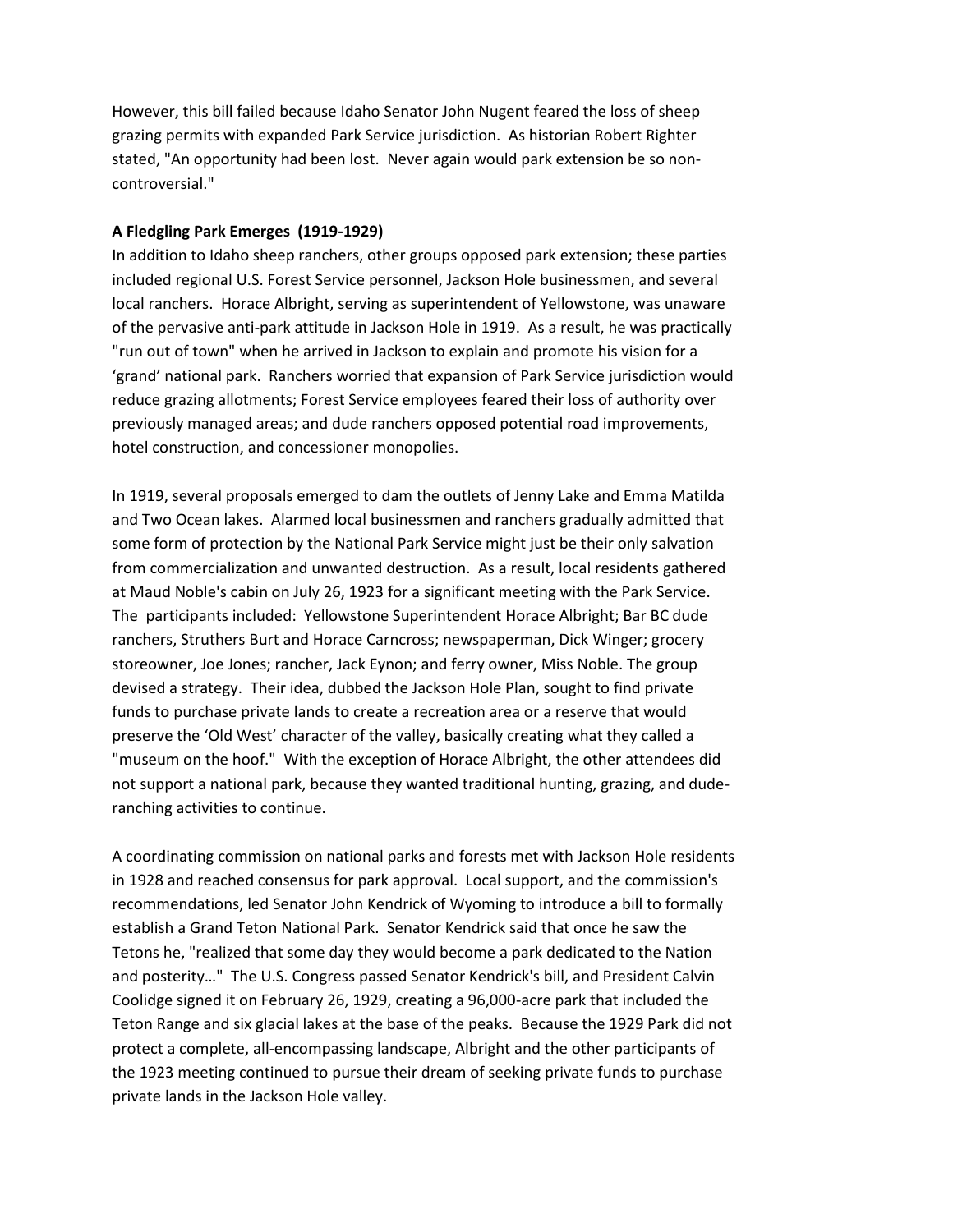### **Rockefeller's Interest Grows (1929-1943)**

John D. Rockefeller, Jr. became involved in the 'Jackson Hole Plan' after two visits to northwestern Wyoming: once in 1924 and again in 1926. These visits captured his attention and interest for not only the spectacular Teton scenery, but also the shabby developments littering the roadway from Menor's Ferry to Moran and along the shores of Jenny Lake. Yellowstone Superintendent Albright seized an opportunity to explain to Rockefeller the essence of the Noble cabin meeting and the collective hope of protecting "this sublime valley" from unsightly commercial development. Rockefeller decided to purchase "offending private properties" with the intention of donating those lands for national park designation. He created the Snake River Land Company as a purchasing agent to mask his association and keep land prices affordable, since he knew landowners would undoubtedly inflate their asking prices if they knew of his connection.

The Snake River Land Company launched an ambitious campaign to buy over 35,000 acres for approximately \$1.4 million. What seemed like a simple and clear-cut plan developed instead into 20 years of bitter struggle, nearly tearing apart the Jackson Hole community. Intense hostility surrounded land acquisitions, and attempts by Rockefeller to gift the properties to the National Park Service met with strong resistance. Economic hardships suffered by ranchers during the 1920's helped ease some acquisitions. Many ranchers were actually relieved to sell and get out of business during a time of economic difficulty. In 1925, several ranchers circulated a petition in support of the private buyout, which countered conflicting opinions by Jackson Hole neighbors. Ninety-seven ranchers endorsed the petition's statement which stated, "…this region will find its highest use as a playground…The destiny of Jackson's Hole is as a playground, typical of the west, for the education and enjoyment of the Nation, as a whole." Perhaps this sentiment bears more credibility as an outright admission that ranching in Jackson Hole was difficult—if not impossible—than it does as a genuinely selfless act by the ranchers.

#### **A Valley in Discord (1943-1950)**

Because allegations were made that the Snake River Land Company used illegal tactics during the purchase of properties, a Senate subcommittee convened hearings in 1933 to investigate. When the hearings concluded, it was clear that claims about unfair business dealings by the Snake River Land Company and National Park Service were unjustified, and both agencies were exonerated. Wyoming Senator Robert Carey introduced a bill in 1934 to once again expand park boundaries. A compromise of this bill dealt with the reimbursement to Teton County for lost tax revenues. This bill, and another drafted in 1935, failed in the U.S. Senate. The tax issue, along with objections about including Jackson Lake because of the dam and reservoir, fueled anti-park sentiments all over again. During 1937 and 1938, the National Park Service prepared a document outlining the history of park extension and defending the importance of national park status on tourism. Again, divided sentiments flared and the expansion issue grew politically hotter. A group of locals calling themselves the Jackson Hole Committee vehemently opposed the park plan and encouraged the Wyoming delegation and Congress to follow their lead.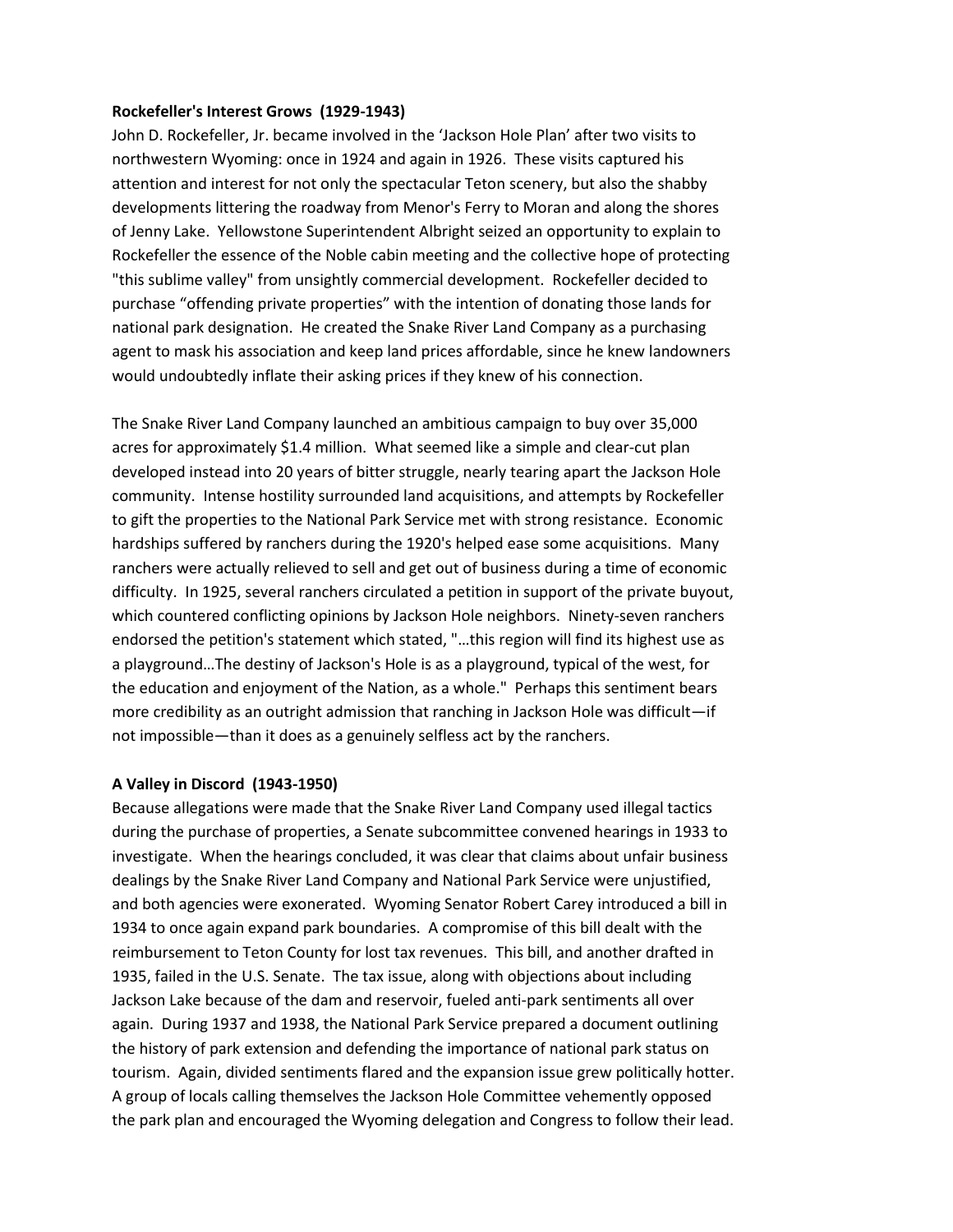The park dream remained bruised and battered as controversy over park enlargement continued into the 1940s.

After purchasing 35,000 acres and holding the land for 15 long years, Mr. Rockefeller became discouraged and impatient with the stalemate surrounding his generous gift. In a famous letter to President Franklin Delano Roosevelt, Rockefeller wrote that if the federal government did not want the gift of land or could not "arrange to accept it on the general terms long discussed…it will be my thought to make some other disposition of it or to sell it in the market to any satisfactory buyers." This threat persuaded FDR to use his presidential power to proclaim 221,000 acres as a Jackson Hole National Monument on March 15, 1943. Robert Righter believes that Rockefeller threatened to sell in order to provoke action. His bold threat provided FDR with the motivation and a reason to circumvent obstacles created by Congress and the Wyoming delegation. Local backlash immediately followed as park opponents criticized the National Monument for being a blatant violation of states' rights. They also believed the Monument would destroy their local economy and rob their county tax base. Hoping to force a confrontation, armed and defiant ranchers trailed 500 cattle across newly created monument. Park officials ignored this stunt, but the cattle drive focused national attention on the Monument.

The controversy grew more strident, prompting Wyoming Congressman Frank Barrett to introduce a bill to abolish the Jackson Hole National Monument. The bill passed both the House and Senate, but President Roosevelt exercised a pocket veto to nullify it. In yet another attempt to overturn the proclamation, the state of Wyoming responded to the President's veto by filing suit against the Park Service. Although that suit failed in the court system, the acrimonious battle continued. The proclamation directed transfer of lands from the Teton National Forest to the National Park Service, which simply motivated Forest Service administrators to oppose the Monument as well. Transition between federal jurisdictions provoked several vindictive deeds; one vengeful act involved gutting Jackson Lake Ranger Station before turning it over to Park Service staff. Throughout these turbulent years, local park supporters often faced hostilities and boycotts of their businesses.

### **The Storm Passes**

After World War II ended, attitudes began to change in Jackson Hole. Between 1945 and 1947, bills were introduced in Congress to abolish the Monument, but none passed. Local citizens slowly began to realize that tourism offered an economic future for Jackson Hole that they couldn't previously imagine. Eventually, opinions about park enlargement became more congenial. By April 1949, interested parties had gathered in the chambers of the Senate Appropriation Committee to work out a final compromise. Though it took decades of controversy and conflict, discord and strife, the establishment of a 'new' Grand Teton National Park finally occurred September 14, 1950, when President Harry S. Truman signed a bill merging the 1929 Park with the 1943 Monument to form a single enlarged 310,000-acre unit. Preservation of the Teton Range, Jackson Lake, and much of